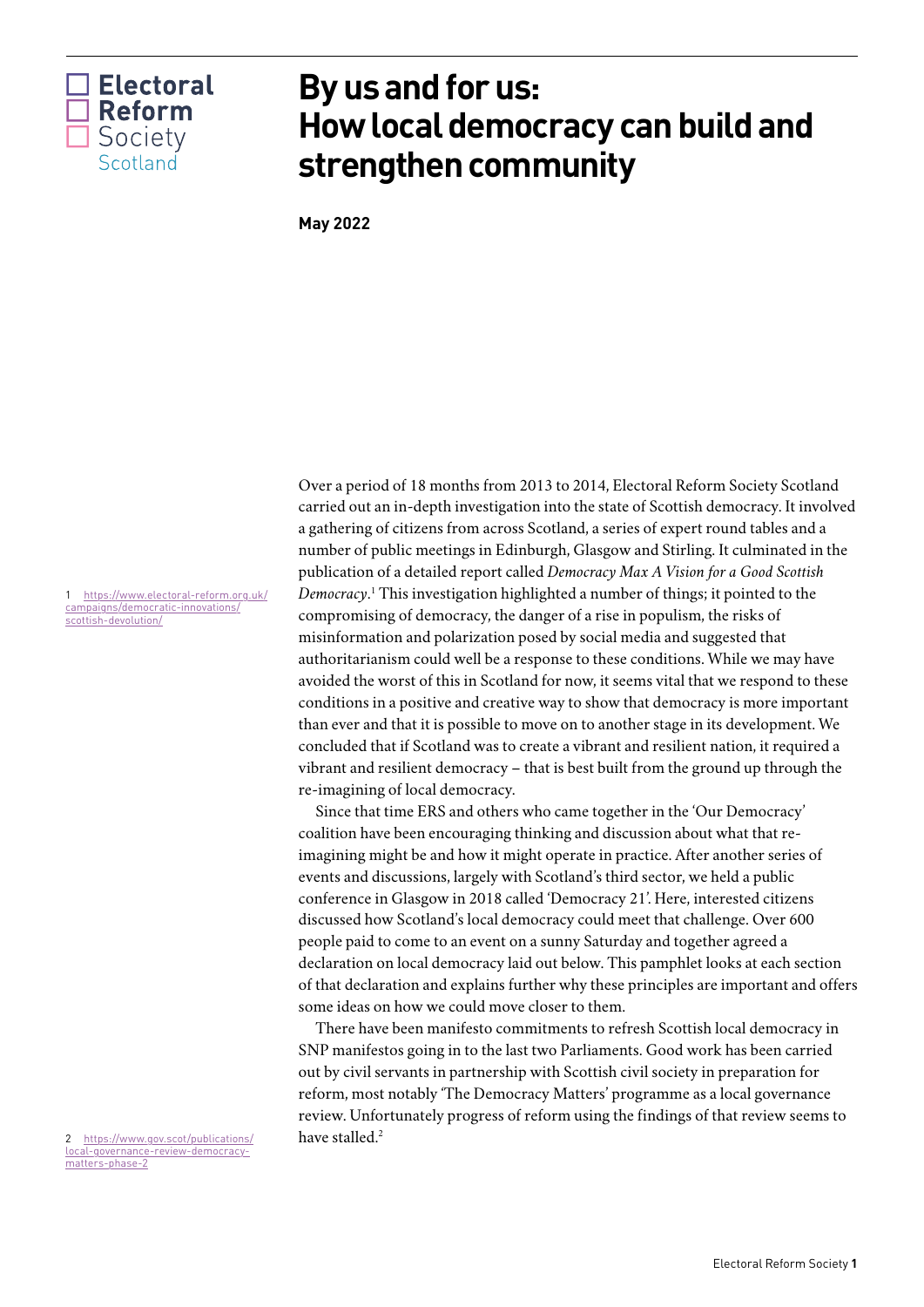# **Declaration on Local Democracy**

*Democracy is the right for people to decide how the place where they live is run. For a hundred years this right has built our communities, our society and our sense of justice. But too few people now believe that this right is being honoured, too few believe that they decide and too many believe they are powerless and voiceless. So, we call for a new democracy which is ready to help us build for a hundred years to come.* 

*First, decisions must be made for each place, in that place by the people who live there. Our towns and villages must decide for themselves just as our nation must decide for itself. Power must exist at the scale of the community which is affected. We need our democracy much closer.* 

*Second, the right to decide should not disappear each time the brief flicker of an election is over. Delegating our right to decide is not, in itself, enough. We must create a democracy that involves us all the time, where citizens do not just choose rulers but shape the rules.* 

*Third, democracy must be powerful. The right to choose must be matched by the power to do – and the power to do must be matched with the resource to do it. Democracy is not gifted from above but from below, so power and resource must rest in the places where people live.* 

*This is our simple vision for our future, a truly local democracy, a truly participatory democracy and a truly powerful democracy.* 

*We have learned the lesson of our last hundred years; it is not enough that the future is built, it must be built for us. We must now learn a lesson for our next hundred years; it is not enough that the future is built for us, it must be built by us.* 

*Democracy is the right for people to decide how the place where they live is run. For a hundred years this right has built our communities, our society and our sense of justice. But too few people now believe that this right is being honoured, too few believe that they decide and too many believe they are powerless and voiceless. So, we call for a new democracy which is ready to help us build for a hundred years to come.* 

#### **The Risky Status Quo**

Like fish in water, we have taken democracy for granted. Perhaps this is because we look at places like Putin's Russia and think - all is well here. There is evidence that authoritarian regimes like Russia hope to undermine democracy everywhere in the world, including Scotland. Third party online campaigns aimed at heightening conflict around 'culture war' issues such as identity and gender and probably Scottish independence funded by overseas government are likely to be a real threat as is funding given to political parties and other organisations.

These activities are only part of a series of conditions that undermine the security and safety of our system of government and have the possibility to erode our freedoms. At this time, in this world 'no change' holds many more risks than even big change. The status quo in its weak condition offers scant protection from the many threats but more depressingly holds us back from getting close to the sunlit uplands of good lives in a fair and safe society that an evolved future democracy has to offer us. The dangers are real and the opportunity costs tragic if incurred. We need space to think and act constructively, get on the front-foot and avoid constantly being in a defensive mode protecting what we have gained from past struggles.

The Institute for Public Policy Research (IPPR) working with the Electoral Reform Society recently published a report *The Road to Renewal* including extensive measurement of public opinion on how people feel about the state of democracy carried out in Dec 21.<sup>[3](#page-1-0)</sup> These numbers have only previously been published at a UK level but breaking out the Scotland only sample, on an admittedly small Scottish sample, it told us that:

- l 22% of Scots think party donors have the most influence on over the public policy decisions the govt makes.
- l 19% think businesses and corporations have the most influence
- l 7% think voters have the most influence[.4](#page-1-1)

<span id="page-1-0"></span>3 [https://www.ippr.org/files/2022-04/](https://www.ippr.org/files/2022-04/road-to-renewal-april22.pdf) [road-to-renewal-april22.pdf](https://www.ippr.org/files/2022-04/road-to-renewal-april22.pdf)

<span id="page-1-1"></span><sup>4</sup> Scotland findings from ERS/IPPR research- Scotland sample (296 adults), YouGov survey, fieldwork 21-22nd Dec2021, total sample 3442.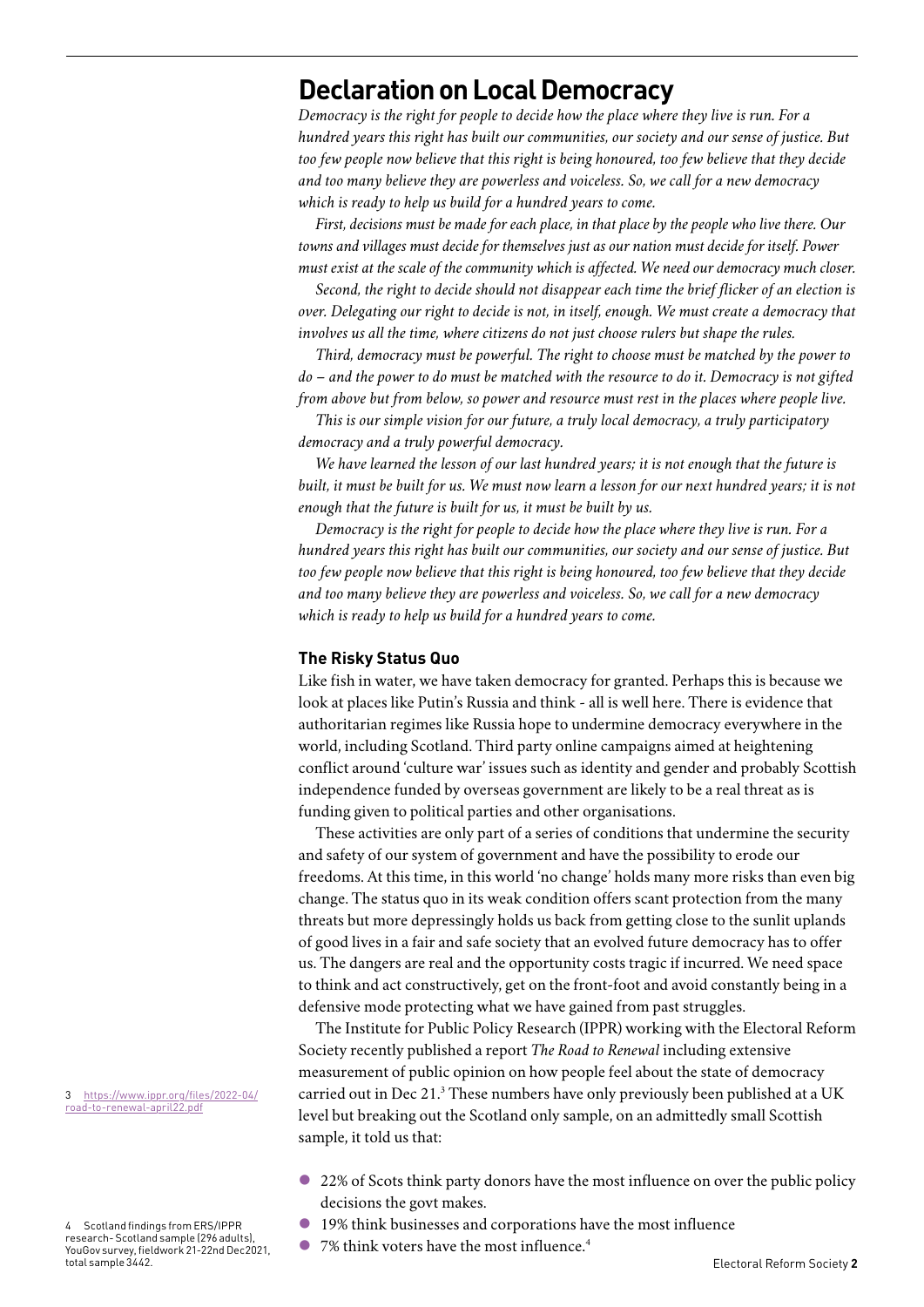<span id="page-2-0"></span>5 Sullivan W, 2014 The Missing Millions, Luath Press, Edinburgh

Democracy is a system based on trust and legitimacy. People have to believe that the processes and system of government legitimately serve their interests. In theory decisions should be arrived at in ways that are known to offer transparency, accountability and that those affected have their voices heard in the process of deliberation and decision-making.<sup>5</sup>

To break down the famous Abraham Lincoln quote 'government of the people, by the people for the people' we have to trust that we are being governed by people like us, not only those educated at public school at Westminster, or corporate lobby led Government commissions here in Scotland.

If these groups are felt to have the greatest say in government then it is hard for people to believe that they are being governed for the people, and not for the party donors or the wealthy and powerful paymasters of lobbyists. It has long been acknowledged that a system heavily dependent on lobbyists creates an imbalanced democracy, a semi-sovereign people in which wealth gives some an advantage. While representative democracy with votes for all is an antidote, we now see that it has limitations and these need to be addressed. Organised interests tend to tip in favour of the better off even when there are active alternative groups giving voice to the less well off.

This is evident in many ways: The balance between income tax or business taxes and wealth taxes to pay for services? Balance between planning for economic development and value taking or should it be pro-social and fulfil the needs and wants of communities? Are employers or Trade Unions more or less controlled by regulation? How much is an acceptable/harmful level of pollution and/or carbon emissions?

#### **Lack of political power and influence hurts people**

We only have to look at the stubborn levels of inequality and poverty in Scotland to judge that something is not right. We either believe these outcomes are inevitable or we believe that resources are being ineffectively, and unfairly distributed and political power is insufficient or insufficiently applied to counter forces that seem to concentrate wealth and power away from those in need.

Government statistics published in February 2022 for the pre-pandemic period showed that wealth inequality was more severe than income inequality: the 2% of households with the highest incomes had 9% of all income, while the wealthiest 2% of households had 18% of all wealth. Wealth inequality in Scotland has not changed since data was first collected in 2006. It is widely acknowledged that the gap has grown significantly during the pandemic.

Three out of ten households had insufficient savings to keep them above the poverty line for a month should they lose their income. Four per cent of households were in unmanageable debt. A third of households did not own any property, and a third of adults had no private pension savings.<sup>6</sup>

The widening gap not only includes wealth and income but also opportunities and attainment prospects. The most vulnerable have paid the highest price during the pandemic but without radical changes will pay the largest penalties in the wake of the pandemic.

In 2015 to 2018, the last period when full data is available, an estimated 240,000 children in Scotland are recorded as living in relative poverty after housing costs - up by around 10,000 on the previous period to 2017. The Scottish government has a helpful strategy on child poverty but unless the fundamentals of power inequality are addressed it is sailing into a gale-force head wind. Analysis by the Resolution Foundation suggests the Scottish child poverty rate will be 29% or over 340,000 children by 2023-24 - the highest rate in over twenty years.<sup>7</sup>

<span id="page-2-1"></span>6 [https://data.gov.scot/wealth/#Wealth\\_](https://data.gov.scot/wealth/#Wealth_inequality) [inequality](https://data.gov.scot/wealth/#Wealth_inequality)

<span id="page-2-2"></span>7 [https://www.resolutionfoundation.org/](https://www.resolutionfoundation.org/publications/wrong-direction-can-scotland-hit-its-child-poverty-targets) [publications/wrong-direction-can](https://www.resolutionfoundation.org/publications/wrong-direction-can-scotland-hit-its-child-poverty-targets)[scotland-hit-its-child-poverty-targets](https://www.resolutionfoundation.org/publications/wrong-direction-can-scotland-hit-its-child-poverty-targets)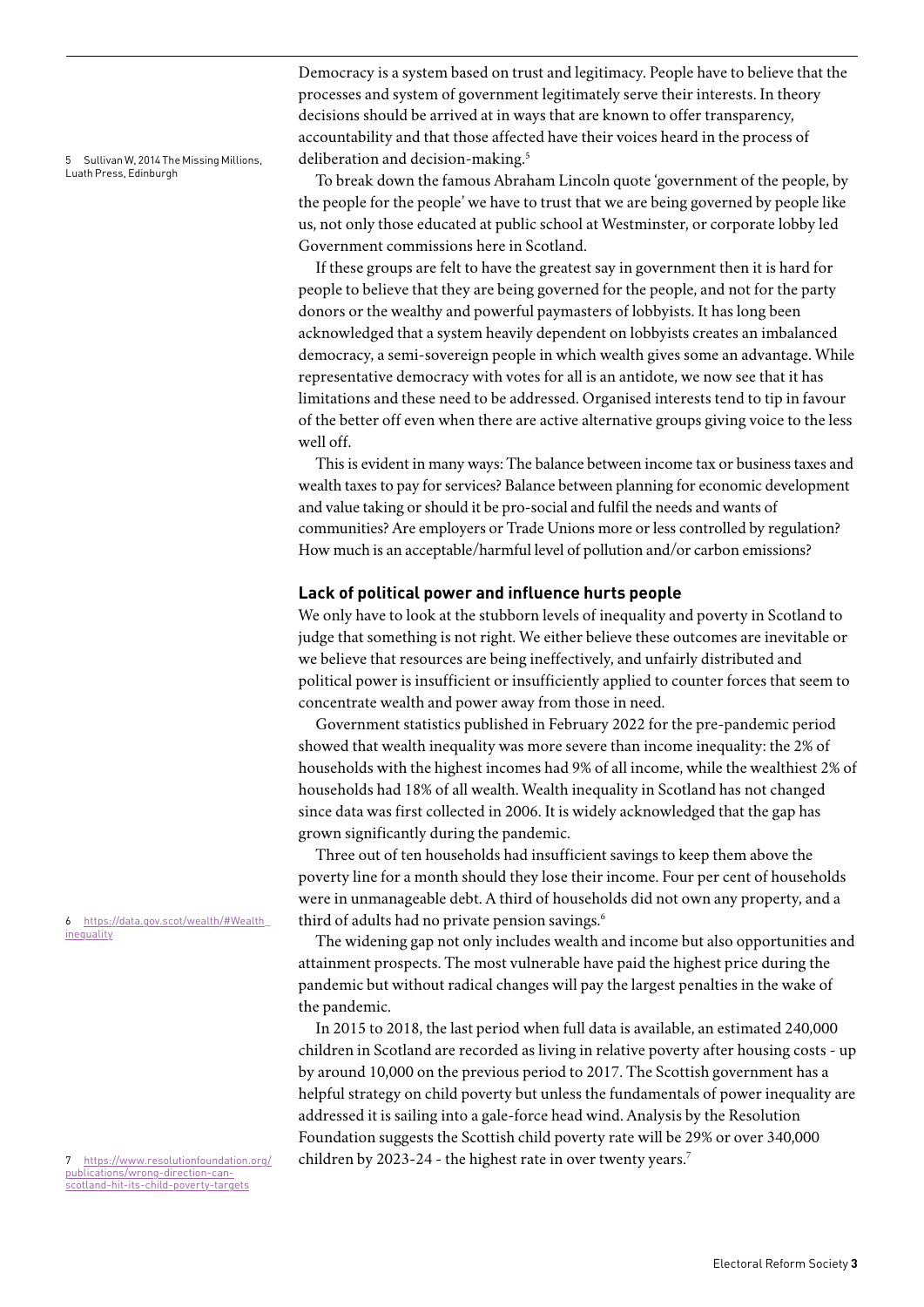#### **The Certainty of Change**

Technology shapes our society and how we organise it. From the pulling of the plough, to the steam of a locomotive, when humans create revolutions in technology big changes happen. This is no less true when it concerns a revolution in how we make and share our understanding of the world, the revolution in information and understanding. This is so fundamental the only thing that is guaranteed is that change is and will continue to be fast and constant. If not managed and governed well, such uncertainty and insecurity is unsustainable. The impact it has on our culture, our community and our mental well-being will be largely destructive.

This is why systems and processes of government put into place before anyone had a smart phone will at best be deeply sub-optimal, and at worst continue to fail many amongst us, in particular what is heading towards a third of Scotland's children.

It is not easy to remake democracy. There are many sunk costs and vested interests who will fight hard for the status quo even if against the interests of such groups in the long run. The previous work and research carried out by ERS Scotland concluded that it is necessary to begin where people live their lives. In the cities, towns and villages and it was necessary to go beyond elections and representation, vital as they are, to create a foundational democracy where citizens have an ongoing say so that they able to deal with these new and uncertain times.<sup>[8](#page-3-0)</sup>

People flourish when they feel they have some control over their lives. This is not to abandon citizens as atomised individuals, left to deal with life on their own but to facilitate and encourage greater feelings of agency within and as part of a community.

*First, decisions must be made for each place, in that place by the people who live there. Our towns and villages must decide for themselves just as our nation must decide for itself. Power must exist at the scale of the community which is affected. We need our democracy much closer.* 

#### **The Impact of Remoteness**

Before the Scottish Parliament Elections in 2021, ERS Commissioned public opinion polling on where Scots felt they had influence.<sup>[9](#page-3-1)</sup>

- $\bullet$  Two thirds of people surveyed (67%) feel they have little or no influence over decisions that affect their local community.
- l Only five percent of respondents felt they have a lot of influence, and around a fifth (18%) said they had some influence.
- l 45% of people would like to have more influence over the decisions that affect their communities.

We have known for a long time in Scotland that our local administrative units are unusual compared with all of our European neighbours. Ours is a system that combines unitary and symmetrical authorities that seeks to treat everywhere the same whereas the diverse experience from across Europe suggests that it is possible to have more decentralisation to local communities, as well as authorities large enough for functions that require larger areas and indeed that might assume competences currently held by Scottish central government. This is not a debate between smaller or larger units at sub-central government level in Scotland. Scotland needs both.<sup>10</sup>

Despite the best efforts of the founders of the parliament, Scotland inherited much genetic constitutional code from the United Kingdom. We are largely a centralised state run from the top down. We suggest that the more centralised and hierarchical things are the more dis-empowered people and communities are. Those that support limited or no change should be challenged to present arguments as to why this is not true or else why dis-empowerment of communities is a price worth paying for other benefits.

<span id="page-3-0"></span>8 [https://www.electoral-reform.org.uk/](https://www.electoral-reform.org.uk/campaigns/democratic-innovations/scottish-devolution) [campaigns/democratic-innovations/](https://www.electoral-reform.org.uk/campaigns/democratic-innovations/scottish-devolution) [scottish-devolution](https://www.electoral-reform.org.uk/campaigns/democratic-innovations/scottish-devolution)

<span id="page-3-1"></span>9 Polling by Savanta ComRes: 1,009 Scottish adults online from the 5 to 10 March 2021. Data weighted to be demographically representative

<span id="page-3-2"></span>10 [https://reidfoundation.scot/portfolio-2/](https://reidfoundation.scot/portfolio-2/the-silent-crisis-failure-and-revival-in-local-democracy-in-scotland/) [the-silent-crisis-failure-and-revival-in](https://reidfoundation.scot/portfolio-2/the-silent-crisis-failure-and-revival-in-local-democracy-in-scotland/)[local-democracy-in-scotland/](https://reidfoundation.scot/portfolio-2/the-silent-crisis-failure-and-revival-in-local-democracy-in-scotland/)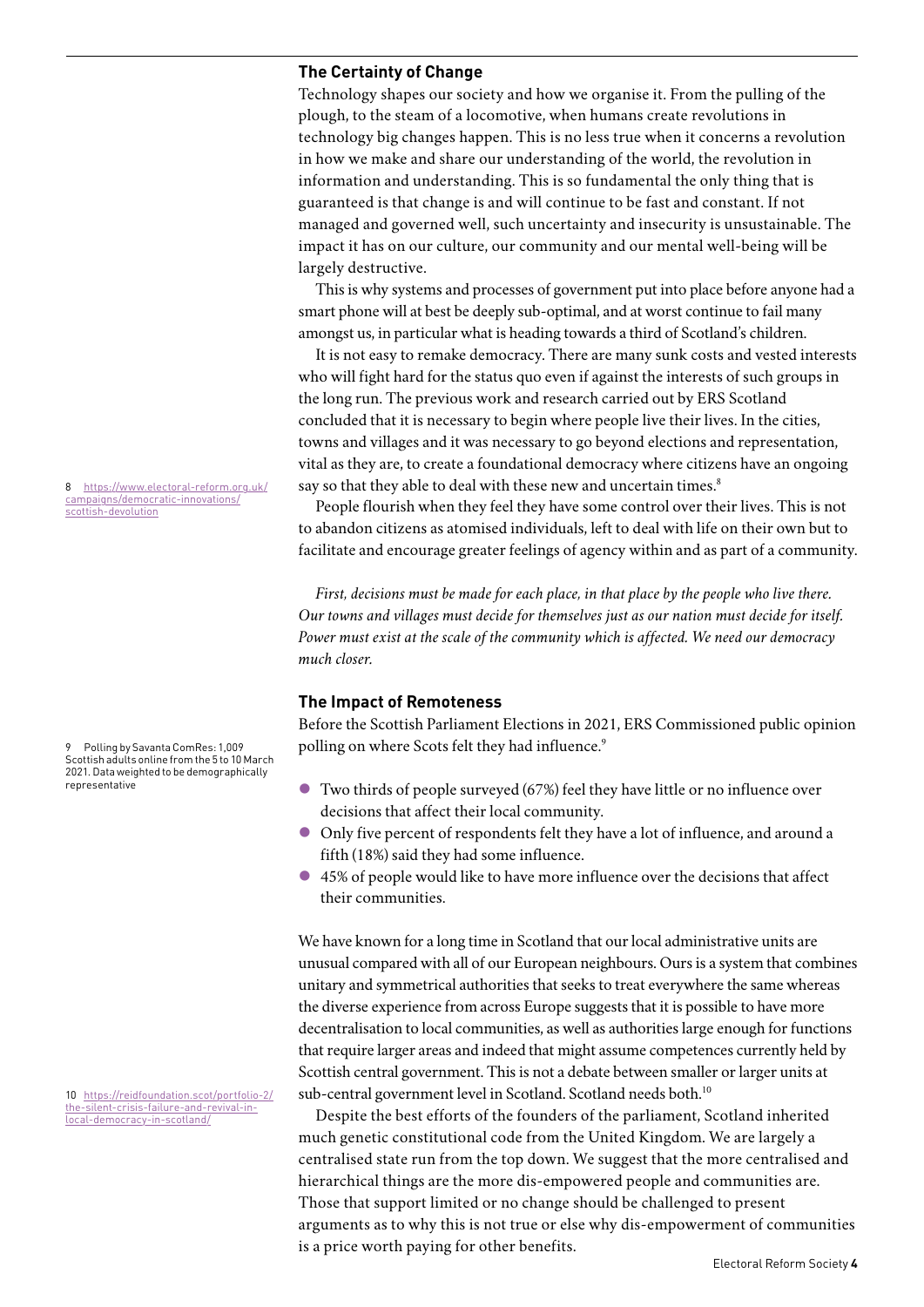Cities, towns and villages were for the most part created by their inhabitants, later supported by a central state, but they were made locally. In one of his last posts, the late David Donnison, one of the leading activist scholars in this area, noted that 'most important policy innovations of the past – the building of the first district general hospitals and subsidised housing, the creation of comprehensive schools, the invention of foster care for children previously consigned to institutions of various kinds – all began in local government, usually in the teeth of opposition from central authorities'. Living as community and in a place is a very natural thing for humans to do. The question for the Scottish Government, COSLA and the parliament should be - does the way we currently organise our local government maximise our ability to support healthy, open and inclusive communities to grow and in what ways is it antagonistic towards that aim?

Citizen-led organising and responses to Covid and the lockdowns have been noted and applauded by many in government. There was a fantastic citizen-led response in food deliveries and other forms of mutual aid. In meetings with some of the organisers of foodbanks and community kitchens that came about in response to the pandemic, it was clear that some of this was done largely unsupported by local authorities, but much was done collaboratively.

Further information from our polling suggested that this energy of community activity is a very large potential resource.

- l Over four in ten respondents (44%) said they would be willing to give up their free time to help their local council make decisions on issues that affect their community.
- l Only a third of respondents (33%) said they would not, while around a fifth (23%) were unsure.
- $\bullet$  Nine in 10 (91%) of those who would be willing to get involved, said they'd be willing to give up two or more days per month to help their local council make decisions on local services. Three in five (58%) would be willing to help out for three or more days. The average number of days respondents were willing to give up to help their local community was 3.4 days. 43% of people would be willing to give up four or more days per month.

This suggests that there may be more willingness to engage than is often suggested. People do want the council to empty bins, keep the streets clean and much else without too much hassle but they also want to be involved in planning and shaping the future of the place they live and they also want to be involved when these things aren't working well (which is not infrequent) and to help find ways to make them work better. At the very least, people ought to have the opportunity to engage in this way. Many more people are very interested and invested in their local place and would like to find ways to engage with its governance than our institutions currently allow.

It is by allowing people the means to run the places where they live that we create and support community. Community is a product of shared interest, talking and shared thinking about what to do and collective action in doing it. It is mutual giving and receiving, the basis for trust and could be the basis for the best of lives and the best of states.

Human connection allowed by good community is essential in helping to make the conditions that lead to healthy and happy lives.<sup>11</sup> There is little doubt that the creation of a modern Scotland capable of being foundational to many better lives depends on the ability to create a system of government that prioritises human connection and community. This must start with the most local structures of the state. Just as the healthy fish swim in the best of water, human beings thrive in the best of democracy.

<span id="page-4-0"></span>11 [https://www.science.org/doi/](https://www.science.org/doi/abs/10.1126/science.3399889) [abs/10.1126/science.3399889](https://www.science.org/doi/abs/10.1126/science.3399889)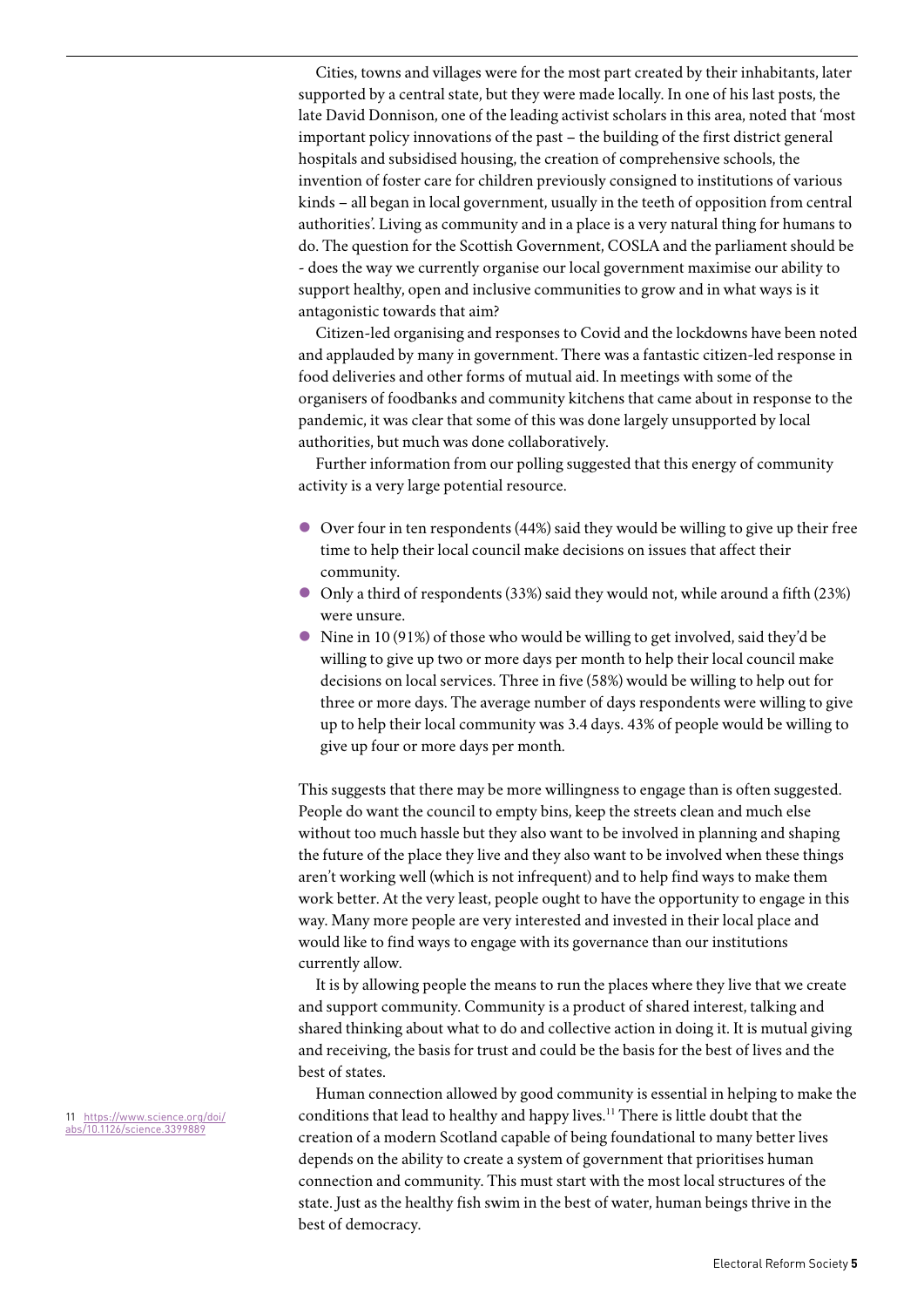Local government is a large and complex organism, some parts of it work very hard to support communities but it sometimes works against itself. The structures and systems of accountability and representation and overall organisation can end up serving the organisation or others more than the community.

#### **Too far away**

Proximity builds trust and legitimacy. Moving power and representation closer to where most people live their lives can be used as a way to increase transparency as long as there are rights to information and proper systems of scrutiny. We should aim to create a whole system of government where openness and transparency are lived values.

More local power does allow people to feel more connected with it. The more people went to school with their representatives, work beside them or their family and know people that know them, and if citizens assembles and other mini publics are built into the system, the more people see people like them involved in making the decisions for the places where they live. If representatives are close to people is also easier to spot when things go wrong. It makes accountability much easier and can use the constraints and incentives of being part of that local community to ensure people act as their best selves.

Many would say this is true of local councillors right now and it certainly is in some cases, although the size of current wards hardly encourages proximity. There is something in the nature of joining a party and seeking an election that also makes you different. We should aim to make it a much more normal thing to be a community representative. In some countries it as seen as a community duty, something that many people take a turn at. This might be helped by smaller units and wards creating less onerous levels of representation. Representing a few hundred people is easier than being a councillor for four thousand.

The way that party politics has developed and changed in the modern era has separated citizens from their representatives. A key problem has been the 'nationalization' of local politics, with national local government manifestos – the very idea of a national local manifesto is an oxymoron. We need more autonomous local parties that are not subservient in all things to the national leadership but able to decide local priorities and preferences in conjunction with their local communities.

*Second, the right to decide should not disappear each time the brief flicker of an election is over. Delegating our right to decide is not, in itself, enough. We must create a democracy that involves us all the time, where citizens do not just choose rulers but shape the rules.* 

#### **The electoral ideal and the reality**

There is a lot to be said for a well-functioning representative system of democracy. It is the essence of our democratic system here in Scotland and it should continue to be the core of how we are governed. It is helpful to remind ourselves that elections in themselves are not democracy, democracy is probably best summarised in the phrase from Lincoln's Gettysberg address 'government of the people, by the people, for the people'. Elections are a tried and tested mechanism that aim to achieve this task, that is a lot easier said than done. But democracy is an ideal and no institutional arrangement should be confused with it. It is an ideal which we should constantly strive towards, taking account of new contexts, challenges and opportunities.

While elections have been around for a long time, our system of democracy is fairly young and still developing. There are woman alive today, born into a Scotland where most woman would not have been allowed to vote. We should not be complacent that we have some sort of finished product in Scotland's democracy.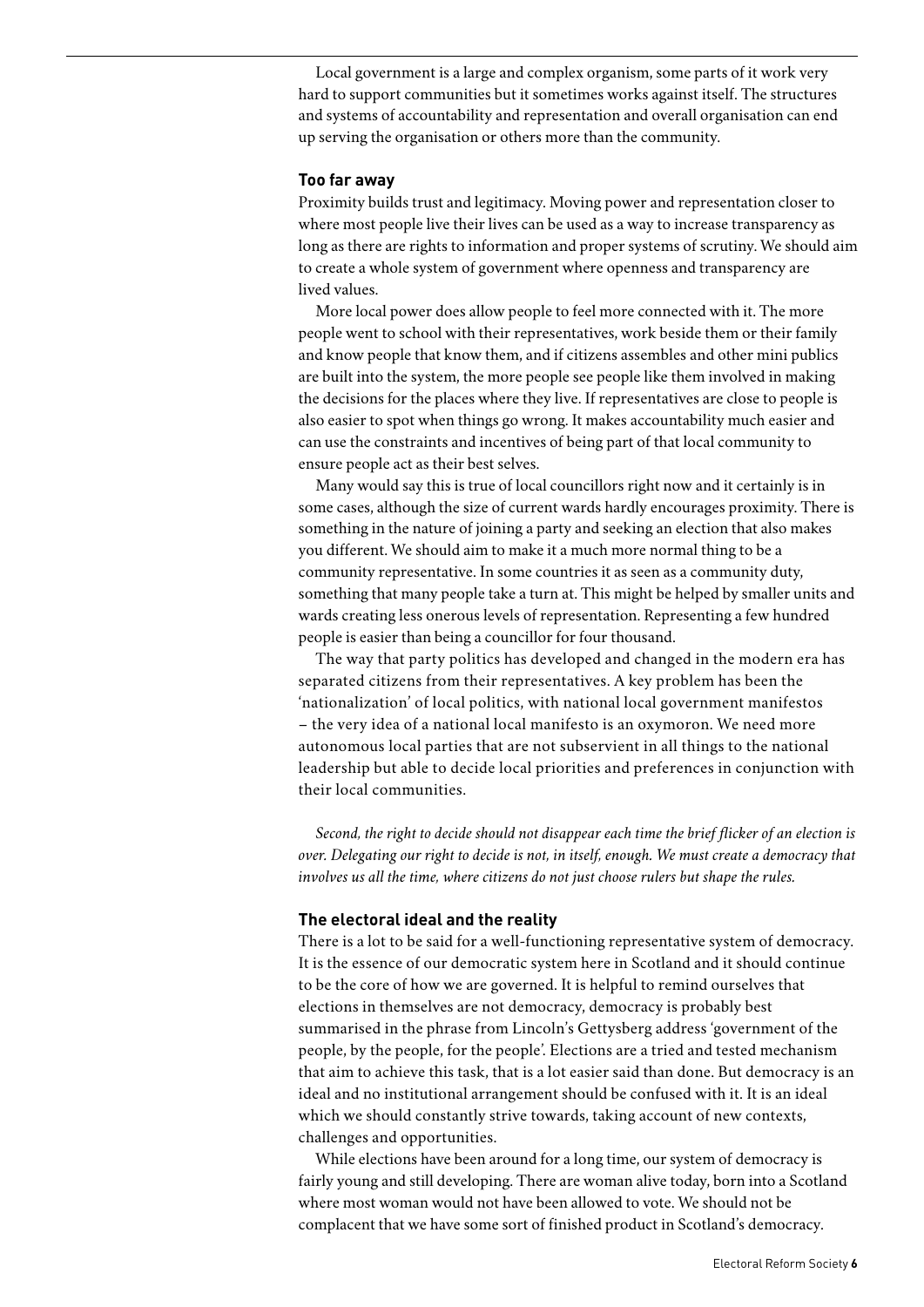There would be something wrong if we were not continually seeking to build upon and improve the techniques and mechanisms aimed towards the ideal of democracy. Bringing power closer to people as we did with the creation of the Scottish parliament was an important but only one step. Improving elections as we did in the introduction of a more proportional voting system, widening the franchise as we have with votes at 16 and broadening representation with initiatives to have more diversity in our council chambers are also important steps. But there are also inherent weaknesses in the electoral and representative system that go beyond the rules of the election and if addressed could take us on the road towards more democratic, self-confident and self-governing communities.

The purist democratic theory goes like this: We elect representatives to serve our interests every electoral cycle. They are gifted power throughout that period to exercise on our behalf. They can represent us in two ways, that they are advocates on our behalf but also, they can be like us, they understand what it is to live our lives. This should also instil trust in two ways; we have confidence in their competence to advocate and make decisions on our behalf and that their interests are the same as ours. They are accountable to us because we have local information about their performance, and we will judge them at the next election and decide how well they have represented us. The good ones will get elected and the bad ones don't.

There are of course in reality all sorts of complications and crosscurrents to the free-flowing operation of this theory. Here are just a few:

- l The inevitable and sometimes helpful presence of parties can mean local council elections can come to be about sending a message to Boris Johnson or Nicola Sturgeon rather than about local issues, though of course national politics do impact on local conditions.
- l The quality of information, decline in local media and the dense and difficult reporting and recording styles of local authorities.
- l Elections are necessarily far apart so it relies on people being willing to remember and balance up knowledge over four years and then to be able and willing to decide on one moment in one day of that period. Voting is often habitual, based more on impressions and recent developments, hardly a nuanced or particularly sophisticated expression of political will.
- l The lack of public interest and engagement to take time to know or even to take time to vote. People often feel it won't make any difference and/or that nothing changes.

#### **Conflict or Collective?**

We know that council chambers and party led elections are already divisive. It is part of democracy that ideas are contested, and that division does not exist outside of a social and technological context. Online platforms and apps, social media and screens are such a massive part of our lives they we must factor in the relationship between the way representative democracy is conducted and the business model of big tech. The model that is built on capturing and selling data about us might be turned to our advantage not just for commercial gain. It may be possible to harness our time on screen and exploit the evidence that conflict gets attention to more productive and communitarian ends.

All of this argues again for much more localised decision-making and power where people can relate to each other in real spaces. Representative bodies that are too big or too remote with too few representatives make it much more difficult to engage with citizens on a day-to-day basis ¬– though modern technology can assist in better communication, and not just communication of politicians to constituents, but vice versa. IT may make it less likely that local communities will gather face to face to discuss how to improve their place, but can also be used to facilitate local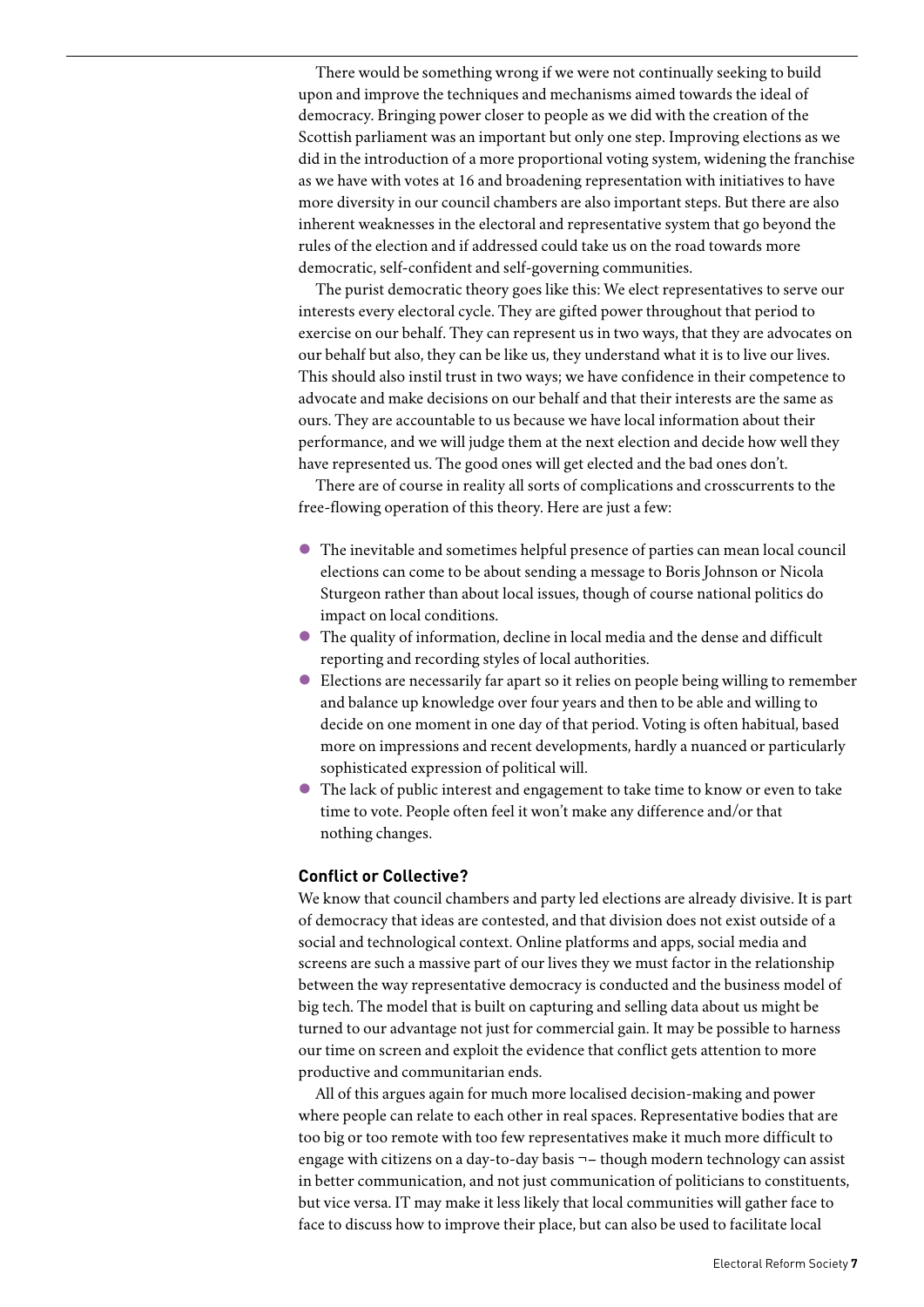communication. Account needs to be taken of the danger that the communication revolution might further erode local community cohesion and increase atomisation. Each previous major upheaval or revolution – the industrial revolution and urbanisation; communication revolution involving electrification and automation; and the digital and information technology revolutions - presented both opportunities and challenges. The challenge now is to ensure that citizens and communities are aligned with the latest ongoing and very fast-moving changes in economy and society. This requires person and community-centred responses.

### **Proper Local Accountability**

Professionalising representation takes councillors out of workplaces and communities and gives them different lives than those they seek to represent. It may make them better advocates, but the power of authentic experience must also be valued and find space. This has been acknowledged as an issue throughout the era of the advanced liberal democratic state, but we have not been very successful in finding means of putting it into effect. The Wheatley Royal Commission on Local Government in the 1960s grappled with this and proposed community councils. But community councils have had a very patchy existence and variable experience since establishment.

We suggest a framework that allows communities to set up and elect a representative body of paid volunteers to oversee the running and development of their town or village or city neighbourhood. These may fill gaps where community councils do not exist, operate in conjunction with community councils or replace them – matters best left to each community. Because of the community level scale of this representation, they are likely to represent a few hundred people but again no one size will fit all, and a degree of flexibility is essential otherwise we would undermine the very essence of community as bottom-up and collectively selfdefined. This would not be onerous in terms of time but should be paid to ensure access for excluded groups.

While necessarily being very local and being able to operate in isolation, they could form part of a wider network of similar councils where power is pooled when required and structures are created in order to exercise this. Such networks would allow for cooperation where appropriate and desired. Organisations that are structured in this way are an ongoing response to the way that technology is changing our lives.<sup>12</sup>

Such bodies would identify the priorities, preferences, and objectives of its community. The focus of such could be defined by the community, not confined by statute, and allow the authoritative voice of the community to be uninhibited in what it might advocate. There may additionally be functions that are devolved to such organisations, but this would only be meaningful if resourced properly. Offering small pots of money for groups of citizens in communities to fight over can be counter-productive in community development, though can also allow for experimentation and limited but important initiatives. A crucial role that could be incorporated would be meaningful consultation over planning decisions affecting the local area requiring reform of planning legislation, but this would need to prevent the dangers of NIMBY-type behaviours.

The existing or some reformed council structures could remain as a more strategic tier with a purpose defined as a statutory duty to create this network of community democracy. Different council areas would grow honeycombs of democratic spaces unique to their area, this could be done over many years organically rather than in any sort of big bang. With the eventual goal of the larger geographic tier authority to be governed by a confederal body of all the community units and delegate representation from each one, thus ensuring that power is pooled upwards rather than exercised downwards.

<span id="page-7-0"></span>12 https://hbr.org/2015/06/ what-makes-an-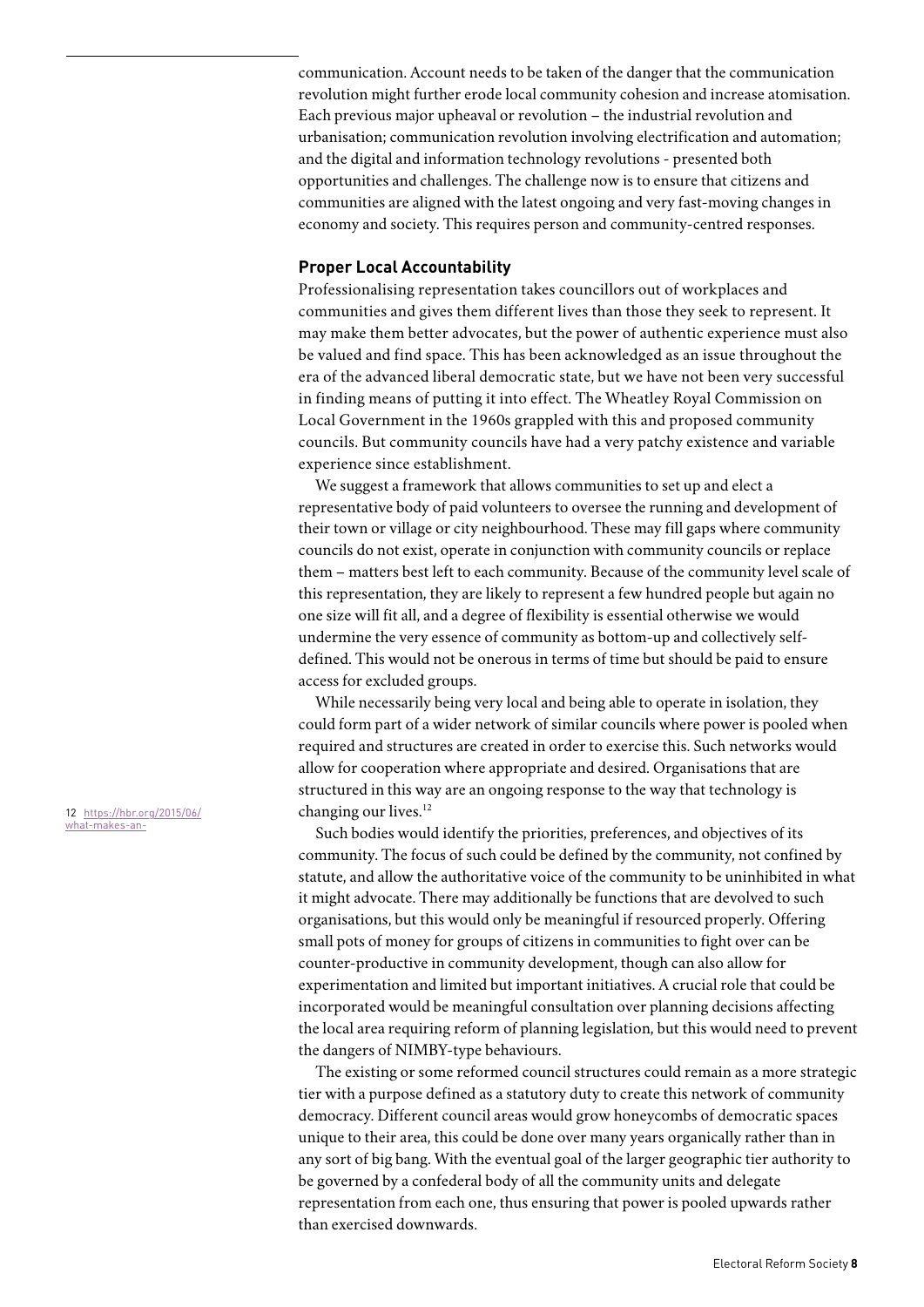*Third, democracy must be powerful. The right to choose must be matched by the power to do – and the power to do must be matched with the resource to do it. Democracy is not gifted from above but from below, so power and resource must rest in the places where people live.* 

#### **Economy of Scale Vs. Community Wealth**

The recent history of Scottish local government is a history of centralisation – of fewer people having more say and of bigger areas and bigger populations. The application of thinking such as 'economy of scales' and of 'efficiency' seem to have taken value from local places and sucked it up into large companies who are in turn owned by institutional shareholders. This is an active removal of wealth from our local communities and into the hands of those who need it least.

There are good Scottish Government initiatives to counter the problems of too much privatisation and centralisation that the local authority policy of 80s and 90s brought about. They are largely around a set of ideas known as Community Wealth Building. The need to keep locally created value circulating in the local communities and to avoid the 'sucking out' effects.<sup>[13](#page-8-0)</sup> Again these battle against an existing structure and narrative that encourages increases in scale and centralisation.

Past emphasis in reforms has been on economies of scale, efficiency in reorganisation of local government and while these are legitimate objectives they have not been balanced with a need for more local, community and participatory needs. A key problem that was encountered in the past was seeing economies of scale and communitarian interests as in conflict rather than seeking to find means of achieving both. Current or reformed council structures, including larger council areas, are not incompatible with more community empowerment.

Communities need to have the power to create local places and economies that defend the local society and economy, and can build security and resilience at that level alongside, and taking advantage of, economies of scale provided by existing or reformed councils. This means a devolution of power out of Edinburgh, with ministers and national politicians having the ethics and the courage to give power back to where it comes from. Actively fighting against the hoarding tendency of national government and officials, and councillors to do that same in large local authorities, to be constantly vigilant against the creation or shoring up of mini-oligarchies.

#### **Naming Oligarchy and the Democratic response**

There are well researched case studies that suggest that despite the best of democratic intentions, all organisations have internal dynamics that if left unchecked will lead to concentration of power into small cliques – 'Who says organization, says oligarchy'[.14](#page-8-1) The democratic response to this is to actively acknowledge that this is inevitable and to put in place ways of challenging, checking and countering the ever present forces that create oligarchy. To pretend to be more democratic than we are, to assume a 'finished product' idea of democracy, is to fail to guard against this tendency and to let democracy slowly drain away like the sand in an egg timer. While community development workers are often trained to understand these problems, it might useful to offer opportunities to train other senior people involved in local democracy about the problems of power and its concentration away from those who most need it. This suggests cultural reform and for local authorities to become truly value led organisations. What the people working in local democracy think and feel about their organisation is going to support or undermine democratic renewal much more than any structural changes, ideally the two can be used to mutually reinforce each other, structural change powered by commitment to improvement. This objective can be a key part of and implementation plan and strategic approach to reform.

<span id="page-8-0"></span>13 [https://www.gov.scot/policies/](https://www.gov.scot/policies/cities-regions/community-wealth-building) [cities-regions/community-wealth-building](https://www.gov.scot/policies/cities-regions/community-wealth-building)

<span id="page-8-1"></span>14 [https://www.sciencedirect.com/topics/](https://www.sciencedirect.com/topics/social-sciences/oligarchy) [social-sciences/oligarchy](https://www.sciencedirect.com/topics/social-sciences/oligarchy)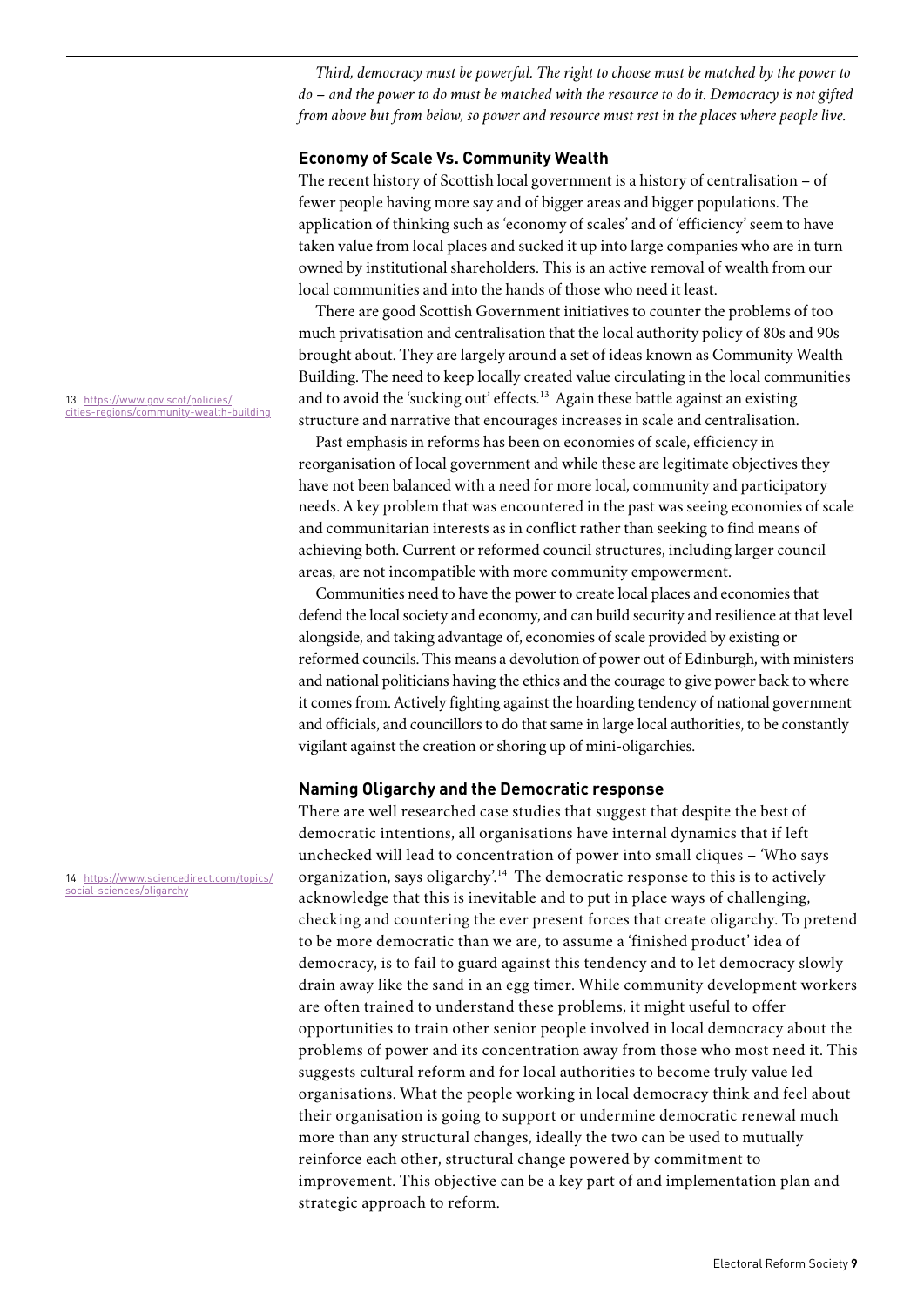Using networked and federalised structures as suggested in the last section is one of the safeguards against anti-democratic habits, but culture shift and giving real power to citizens is a way of reinforcing that defence and is more likely to achieve outcomes that the communities want.

Allowing a citizens' assembly to produce a 4-year plan for the local community prior to elections of any local community level council so that the councillors are elected on the basis of how well they can convince voters that they will support and implement the plan is a way of significantly empowering communities and enhancing elections to make sure they are about understanding of local issues and local commitment.

Our polling shows that the public like this idea when asked simple questions with a basic explanation. We of course acknowledge that given costs and or alternatives support might change.

- l A majority of people (54%) think that citizens' assemblies would be somewhat or much more effective than local councils in deciding on community priorities.
- l 7% think citizens' assemblies would be as effective as local councils in deciding on community priorities.
- l That's a total of 81% who think that citizens' assemblies could be effective in deciding on local community priorities.

The citizens assembly would be a highly representative group of the local community, scientifically selected using sortition so that all relevant groups are represented. They would be paid and facilitated to ensure that people from largely excluded backgrounds could take part. They are asked to use their experience of living and knowing the local place to consider evidence and learning and to decide together what is desirable and possible for that place.

These are not a brief committee meeting, but in-depth discussions held over perhaps several blocks of two-day sessions. They allow people to understand each other, while not always agreeing, and effectively counter the divisive nature of party and council chamber politics and the impact of social media polarisation. They tend to produce a set of proposals that citizens feel they own and are proud of, and the assembly see themselves as champions of.

The assembly could be reconvened at annual intervals to assess the councils progress and to provide a public report for the voters. The members would have no party axe to grind and would largely see themselves as the champions of the community. They would not be seeking re-election as each assembly would be randomly reselected with a new group at the end of each term using tried and tested processes to ensure community representation that also gives them democratic legitimacy. More information on selection can be found on the website referenced below.

We have a growing expertise and experience of designing and running these democratic innovations in Scotland, having held very successful and highly researched citizens assembles at national level which can be readily scaled up in numbers and applied as the demand for more democracy of this kind grows.<sup>15</sup>

#### **Taxation**

While ERS Scotland does not have policy suggestions on tax, we acknowledge that it is a vital consideration when discussing Scottish local government and how it might be improved. We highlight some ideas and factors that might be important to this discussion. The resources that local authorities direct to fulfil the plans of their community is of course a point of big debate and political contest.

<span id="page-9-0"></span>15 [https://www.climateassembly.scot/](https://www.climateassembly.scot/how-it-works/how-are-members-selected) [how-it-works/how-are-members-selected](https://www.climateassembly.scot/how-it-works/how-are-members-selected)

h[ttp://localtaxcommission.scot/download](http://localtaxcommission.scot/download-our-final-report)[our-final-report](http://localtaxcommission.scot/download-our-final-report)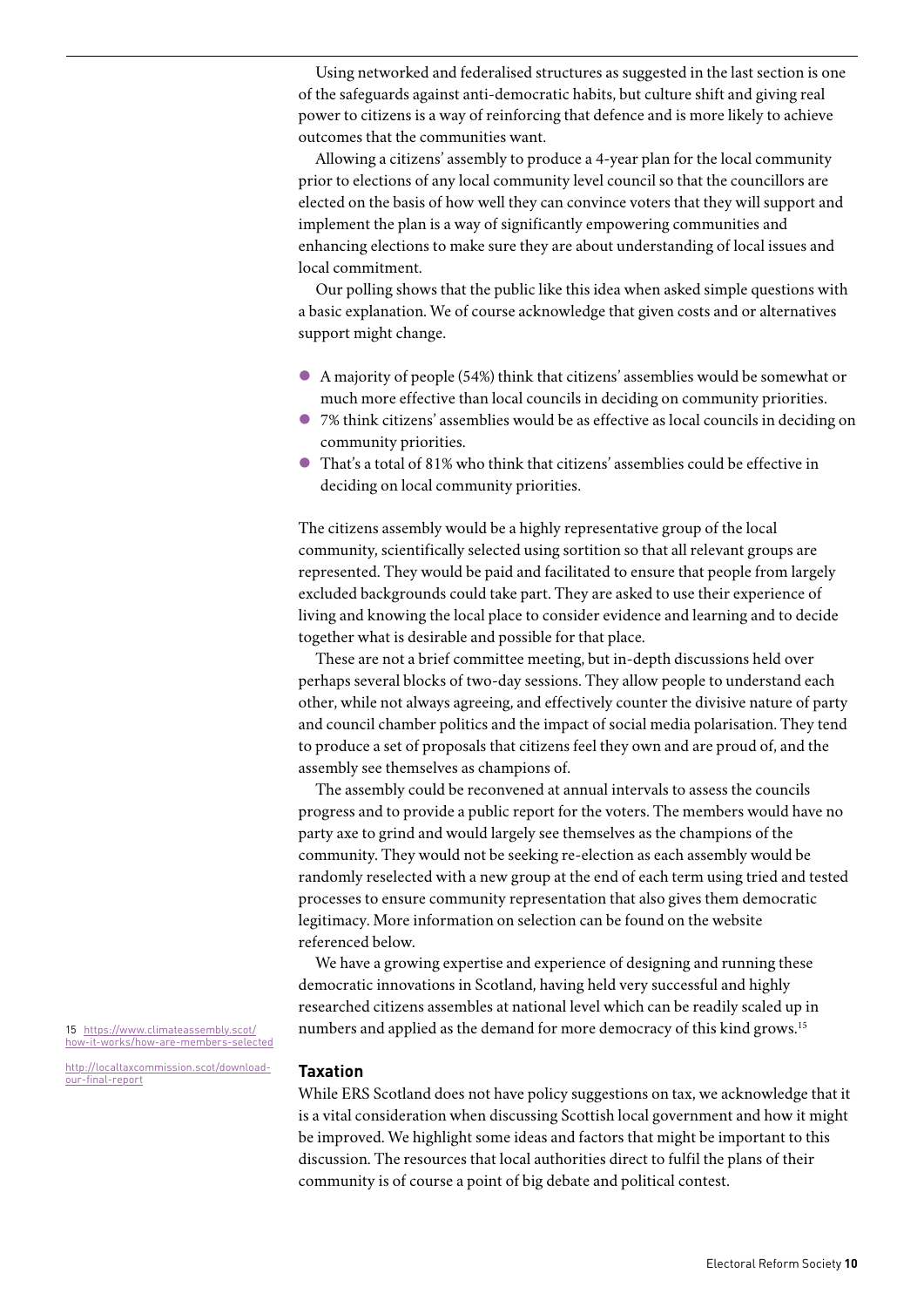<span id="page-10-0"></span>16 [https://cles.org.uk/community-wealth](https://cles.org.uk/community-wealth-building/how-to-build-community-wealth/)[building/how-to-build-community-wealth/](https://cles.org.uk/community-wealth-building/how-to-build-community-wealth/)

<span id="page-10-1"></span>17 [https://www.regjeringen.no/](https://www.regjeringen.no/globalassets/upload/kmd/komm/veiledninger_og_brosjyrer/local_government_in_norway_h-2313e.pdf) [globalassets/upload/kmd/komm/](https://www.regjeringen.no/globalassets/upload/kmd/komm/veiledninger_og_brosjyrer/local_government_in_norway_h-2313e.pdf) veiledninger\_og\_brosjyrer/local [government\\_in\\_norway\\_h-2313e.pdf](https://www.regjeringen.no/globalassets/upload/kmd/komm/veiledninger_og_brosjyrer/local_government_in_norway_h-2313e.pdf)

<span id="page-10-2"></span>18 [https://ifs.org.uk/publications/](https://ifs.org.uk/publications/mirrleesreview) [mirrleesreview](https://ifs.org.uk/publications/mirrleesreview)

Local government finance and the tax system to meet it has become highly complicated and politically loaded, with a history that includes the poll tax and continually avoided valuation of properties for rates purposes. There have been ongoing attempts to address this crucial topic with a government consultation in the late 2000s and the establishment of 'The Commission on Local Tax Reform' which reported in 2015.[16](#page-10-0) Co-chaired by then SNP Government Minister Marco Biageo and David O'Neill, COSLA President, the commission proposed broadening the tax base to include income. It proposed three alternatives that might raise similar amounts of revenue: a reformed property tax based on land and building value; a land value tax based solely on value of land; and a local income.

But the debate stalled and has not been taken forward, not least as politicians are fearful of the electoral fallout of changes in taxation which will inevitably result in losers as well as winners, plus inevitable unforeseen consequences. This is the sort of 'kicking the can down the road' politics that poses real threats to us being able to respond properly to a rapidly changing world and to address problems such as child poverty and democratic ambivalence. After various enquiries and reports dating back many years, the issue is not one of finding an alternative but finding the political will and courage to commit to and implement an alternative. We suggest the work of this commission is reactivated in the context of an ambitious programme of local democratic community building. This means that the way that local finance is raised, and decisions made on how it is spent, should have a goal of actively building human connection and shared interest in the community. Instead of democracy being a point of division, we should think about ways that it helps people work together to solve local problems and fulfil local ambitions.

It must be noted that in highly successful European states such as Norway, all taxes are collected by the local authorities and a proportion of that then paid up into central government rather than funding being gifted downwards from a powerful centre[.17](#page-10-1) This seems to have an important democratic element to it in, that just as power is gifted from where people are to the government to exercise on their behalf, so tax revenues should be also. But just as an individual voting alone has an insignificant amount of power, collectively as a community they have much more and collectively as a tax collecting then remitting unit the community feels much more powerful. This is a large change to Scotland's (and the UK's) traditional tax model, but there have been several examinations of that tax system and most have declared it 'unfit' for purpose. One led by Nobel prize winning economist James Mirrlees,<sup>18</sup> like so many others, attracted much praise but politicians were wary of implementation. The power of the status quo prevails. Those that benefit from the current system are not willing to share more, it seems they are unwilling to share with the 29% of Scottish children who may live their lives in poverty. This principle of communities collecting taxes and remitting it centrally is an important one to bear in mind if we find the political courage to revisit local taxation, but it is almost impossible to remake local democracy without doing so.

## *This is our simple vision for our future, a truly local democracy, a truly participatory democracy and a truly powerful democracy.*

*We have learned the lesson of our last hundred years; it is not enough that the future is built, it must be built for us. We must now learn a lesson for our next hundred years; it is not enough that the future is built for us, it must be built by us.*